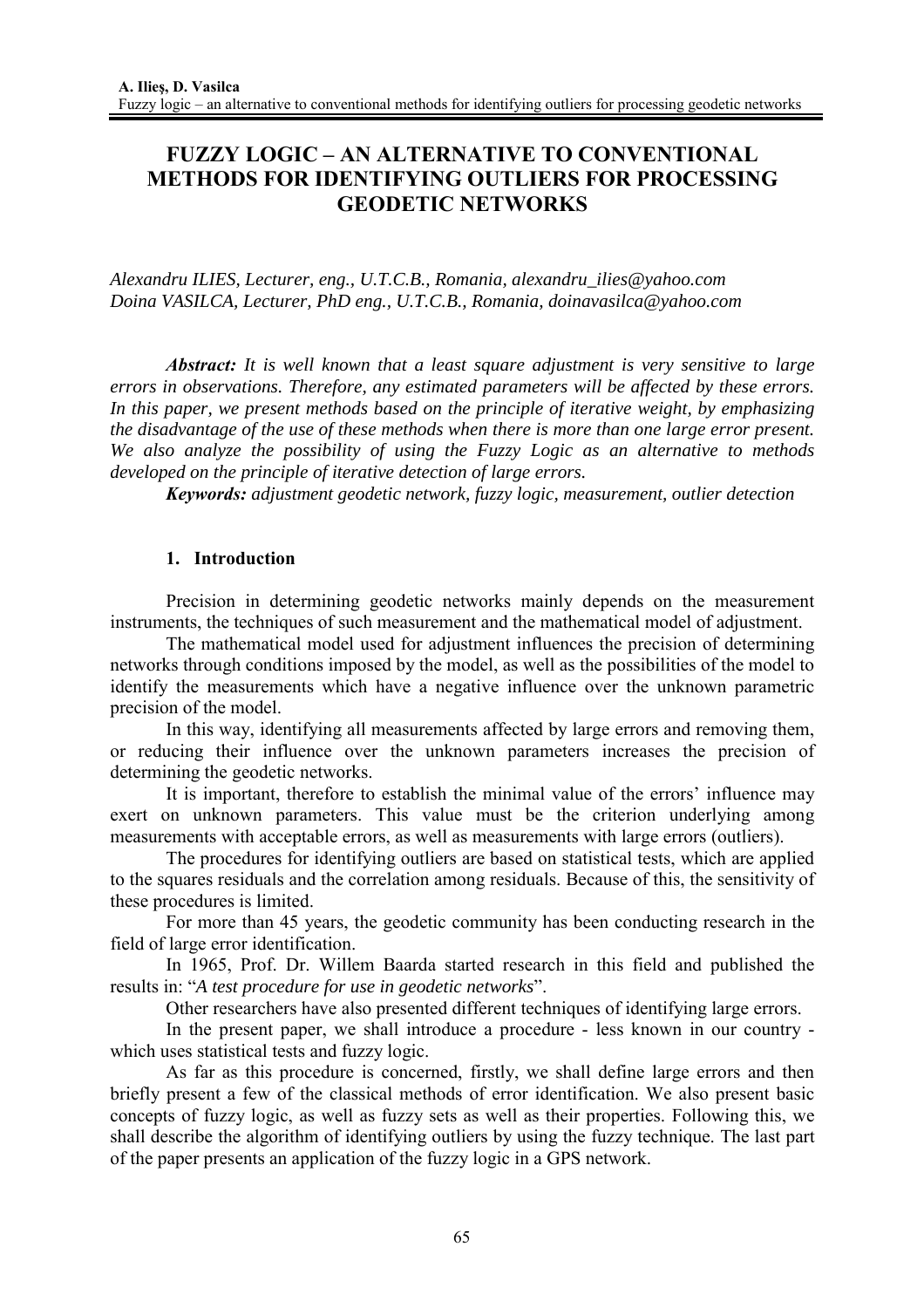### **Defining "***outliers"*

It is generally assumed that geodetic measurements have random errors with normal distribution. The localised, larger disturbances are considered outliers, whereas the smaller ones are constant and are labelled as systematic errors.

Normally, we consider outliers to be random errors within the deviation of a normal distribution; such errors do not belong to the population featuring a normal distribution and, therefore, they are difficult to identify.

The study of large errors has mainly interested statisticians who have developed different methods for discovering them. Unfortunately, their methods are not universally applicable.

In conventional methods, such as "*Data Snooping (DS)* ", "*Tau*" and "*t-test*", the outliers are determined through an iterative process, by applying statistical tests and, then, they are eliminated from the observations set.

#### **Classical methods**

**Data Snooping (DS),** has been suggested by Prof. Baarda and can by applied only if the theoretical value of unit weight  $(\sigma_o^2)$  is known. If this value is unknown, the *a priori* variance  $(s_0^2)$  can be used instead. In triangulation, levelling and GPS networks, the Ferro equation can be used:

$$
s_o = \sqrt{\frac{w^T w}{n_m \cdot n_p}}
$$
 (1)

where:

 $w$  -is the vector of discrepancies in triangles (polygons);

n<sub>m</sub>-is the number of measurements in each triangle (polygon);

n*<sup>t</sup>* -is the number of triangles (polygons) from network;

n *<sup>m</sup>* = 3 in triangulation networks, 9 in GPS networks, minimum 3 in levelling networks;

DS is realized using normalized residuals. The statistic is compared with critical value obtained from normal distribution:

$$
T_i = \frac{(Pv)_i}{s_o \sqrt{PQ_{vv}P_{ii}}}
$$
\n(2)

where:

 $\nu$  -is the vector of residuals:

*P* - is the observations weight matrix

 $Q_{\nu\nu}$ -is the cofactor matrix of residuals

The critical value is:

$$
q = N_{1-\alpha_0/2} = \sqrt{F_{1,\infty,1-\alpha_0}} = \sqrt{\chi_{1,\infty,1-\alpha_0}^2}
$$
 (3)

where:

 $\alpha$ <sup>-is the significance level</sup>

 $N, F, \chi^2$ - are values from tables of: normal distribution, Fisher's distribution and  $\chi^2$  distribution.

The significance level for one observation  $\alpha_0$  is calculated by using the relation: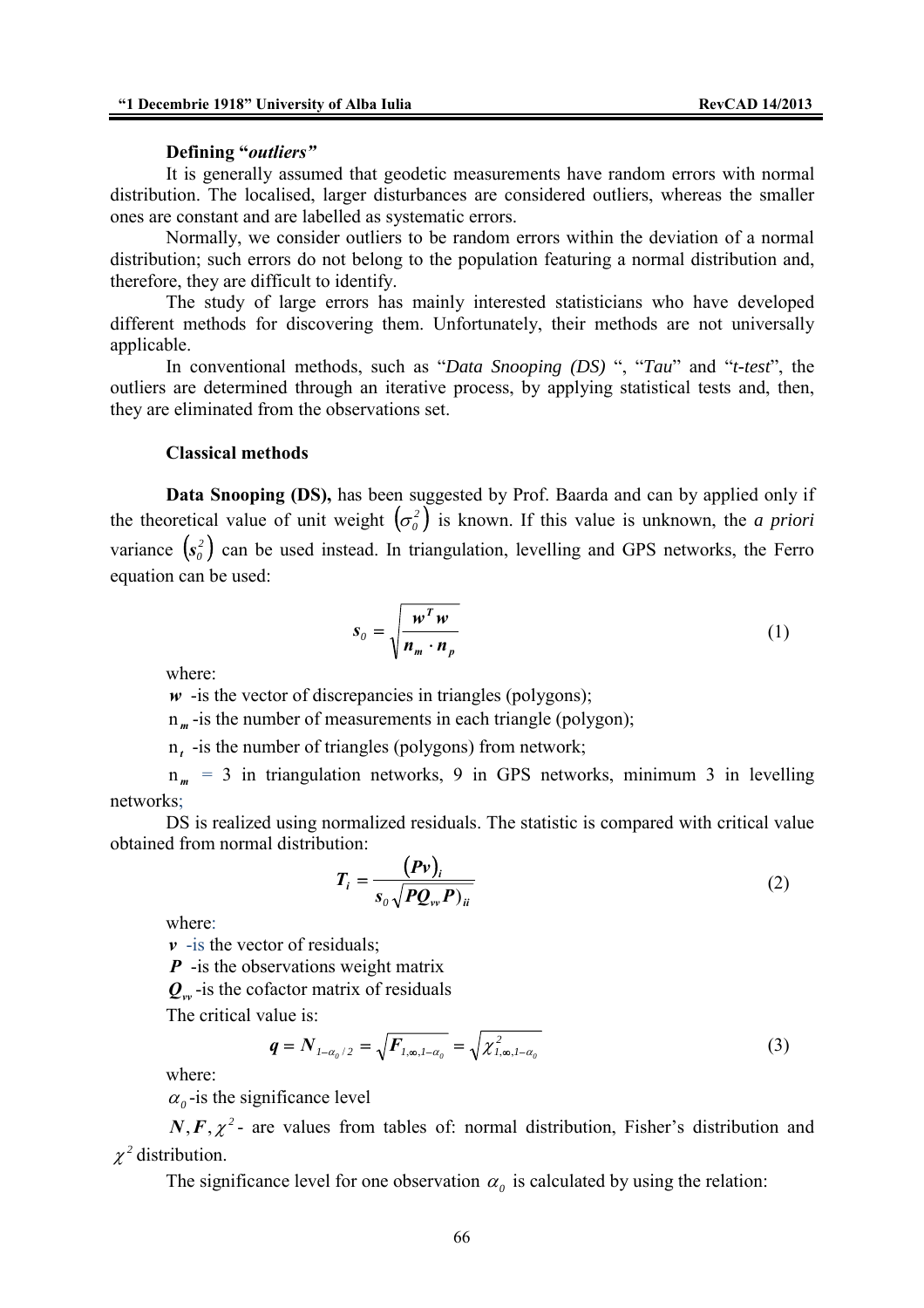$$
\alpha_0 = I - (I - \alpha)^{1/n} \equiv \alpha / n \tag{4}
$$

where:

 $\alpha$  -is the total significance level, usually is considered 5%. *n*-is the number of observations.

**Tau test:** If the *a priori* variance is not known, or a certain value cannot be established prior to adjustment, then *a posteriori* variance  $(m<sub>0</sub><sup>2</sup>)$  is used for indentifying outliers.

The residuals normalized with *a posteriori* variance are not normally distributed. These are distributed in Tau  $(\tau)$ :

$$
m_o^2 = \frac{v^T P v}{f} = \frac{v^T P v}{n - u + d}
$$
\n<sup>(5)</sup>

where:

*f* = degrees of freedom

 $n =$  is the number of measurements

 $u -$  is the number of unknown parameters

*d* – is the rank defect

The relation for calculating the statistic is:

$$
T_i = \frac{(Pv)_i}{m_o \sqrt{PQ_{vv}P)_{ii}}}
$$
\n(6)

The relation for determination of the critical value  $\tau$ :

$$
q = \tau_{f, l-\alpha/2} = \sqrt{\frac{f \times t_{f-l, l-\alpha_0/2_0}^2}{f - 1 + t_{f-l, l-\alpha_0/2}^2}}
$$
(7)

Where:

*t* –is the theoretical value of Student test;

 $\tau$  –is the value of Tau given in table

**T-test:** If the observation  $(l_i)$  has an error  $(\Delta_i)$ , it is not recommended to identify the outlier by using *a posteriori* variance from an erroneous adjustment. In such a situation, it is better to use the variance from which the influence of the suspected error has been eliminated:

$$
\overline{\boldsymbol{m}}_o^2 = \frac{1}{f-1} \left( f \boldsymbol{m}_o^2 - \frac{\boldsymbol{v}_i^2}{(\boldsymbol{Q}_{vv})_{ii}} \right)
$$
(8)

Where:

 $\overline{m}_0^2$  -is *a posteriori* variance from which the influence of the suspected error has been removed

The relation for a statistical calculation is:

$$
T_i = \frac{(Pv)_i}{\overline{m}_o \sqrt{PQ_{vv}P}_{ii}} \tag{9}
$$

The relation for calculating the critical value is: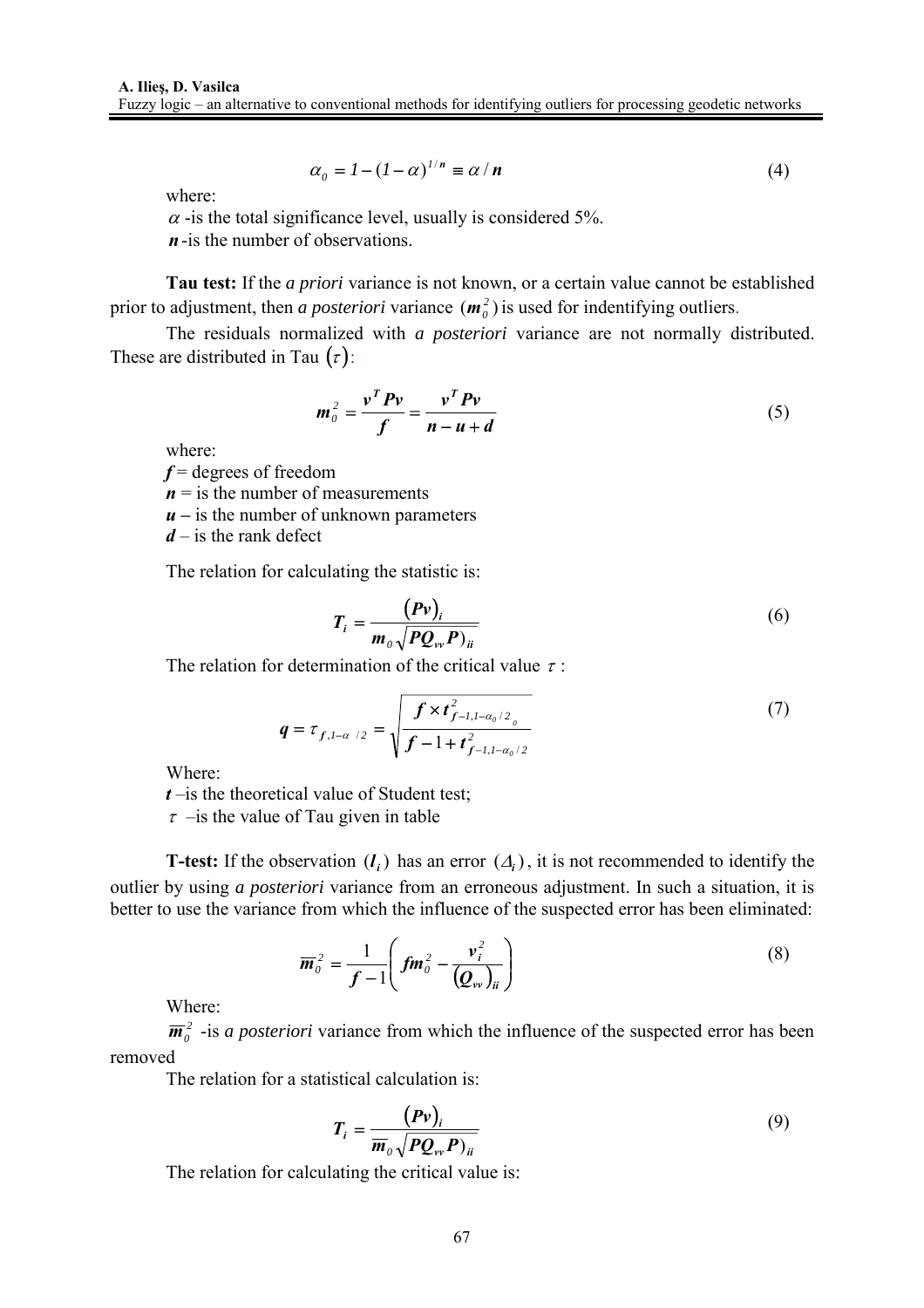$$
q = t_{f-l,l-\alpha_0/2} \tag{10}
$$

#### **The Fuzzy Logic Method**

All procedures based on probabilistic calculation can only test one large error. If the observations have more large errors, then an iterative process is applied. In doing so, for each step, the error exhibiting the largest absolute value is tested.

According to the model of adjustment measurements based on the Gauss-Marcov least squares method, the determination of parameters  $x$ , having minimum dispersions, from observations *l* (having covariance matrix  $Q_i$ ) is based on the relation:

$$
l = f(x^{0}) + Adx + \Delta
$$
  

$$
D(l) = \sigma_0^2 Q_l
$$
 (11)

where:

*A* -is the design matrix;

 $dx$  - is the vector of corrections applied to the approximate parameters  $x^0$ ;

<sup>Δ</sup> - is the vector of observations errors;

 $\sigma_0^2$ -is the variance factor;

## $rang(A) = u$

 *- is the number of parameters;* 

The mathematical relation existing among residuals and observations errors is:

$$
v = (I - A Q_x A^T Q_t^{-1}) \Delta
$$
 (12)

$$
v = Q_v Q_l^{-1} \varDelta \tag{13}
$$

$$
v = R\Delta \tag{14}
$$

where:

$$
Q_x = A^T P A
$$
 with the weight matrix  $P = Q_t^{-1}$ ;  

$$
Q_y = (P^{-1} - A Q_x A^T P)
$$
 - the variance-covariance matrix of corrections  $v$ ;  
 $R = Q_x P$  - is denominated the redundant matrix;

The matrix *R* is:

$$
\begin{bmatrix}\n v_1 \\
 v_2 \\
 v_3 \\
 \vdots \\
 v_n\n\end{bmatrix} =\n\begin{bmatrix}\n r_{11} & r_{12} & r_{13} & \cdots & r_{1n} \\
 r_{21} & r_{22} & r_{23} & \cdots & r_{2n} \\
 r_{31} & r_{32} & r_{33} & \cdots & r_{3n} \\
 \vdots & \vdots & \vdots & \ddots & \vdots \\
 r_{n1} & r_{n2} & r_{n31} & \cdots & r_{nn}\n\end{bmatrix}\n\begin{bmatrix}\n A_1 \\
 A_2 \\
 A_3 \\
 \vdots \\
 A_n\n\end{bmatrix}
$$
\n(15)

where:

 $r_{ii}$  with  $i = 1, 2, ..., n$ , are redundancy components.

According to relation (15) the residuals  $\nu$  depend not only on the observation errors  $\Delta$ , but also on the components of the redundant matrix *R.*

Applying the least squares adjustment, the trace of matrix *R* gives us the number of degrees of freedom of the network, regardless of the fact that the observations are correlated or not.

$$
tr(R) = d \tag{16}
$$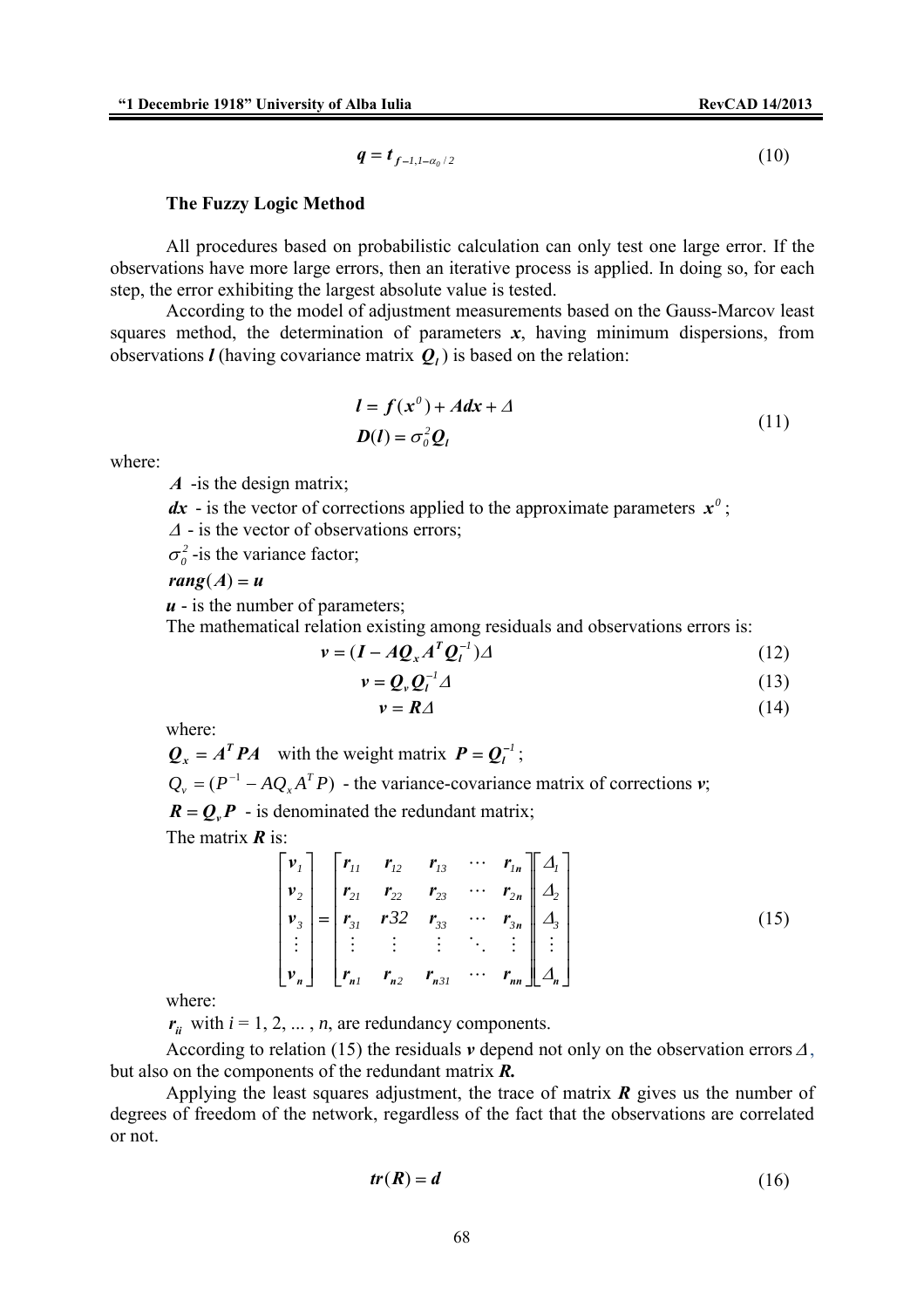Equation (15) demonstrates that each value  $v_i$  is obtained from a complicated relation including all observations errors resulting from adjustment. This relation does not only depend on the accuracy of the observations (expressed by  $Q_l$ ) of geometrical and physical constraints between measurements (expressed by  $f(x)$ ), but also on the adjustment principle.

Strictly speaking, if a value  $v_i$ , does not pass the statistical test, this merely indicates the fact that some observations associated with this value are strongly affected by large errors. To identify these errors, all the coefficients  $r_{ii}$  of the R matrix must be taken into account.

The identification of outliers by using the Fuzzy Logic presented by W. Sun is based on Professor Lotif Zadeh's idea to extent the clear limits of the variables under discussion exhibiting a specific degree of uncertainty, to less clear limits, by using membership functions.

If classical logic can suggest that if an object belongs to a population (set) or not, the Fuzzy Logic allows for a more flexible interpretation of the membership notion. Therefore, in various degrees, many objects can belong to a set. Mathematically this may be expressed as follows:

Let *X* be a set of the elements *x*. A fuzzy set *A* defined on set *X* is characterized by the membership function  $\mu_A(x)$ . This function associates a degree of membership to each element *x* in set A.

$$
\mu_A(x): X \to [0,1] \tag{17}
$$

In order to represent a fuzzy set, the membership function must be defined. Thus, a fuzzy set A is completely defined by the set of ordered pairs:

$$
A = \{ (x, \mu_A(x)) \mid x \in X \}
$$
 (18)

For detecting outliers by using the Fuzzy Logic some *steps* are required:

The first one consists of testing the existence of large errors in measurements. This can be done by testing the hypothesis of equality between the theoretical variance and the estimated one (*a priori* variance and *a posteriori* variance).

$$
\boldsymbol{H}_o: \hat{\sigma}_o^2 = \sigma_o^2 \text{ and } \boldsymbol{H}_a: \hat{\sigma}_o^2 > \sigma_o^2 \tag{19}
$$

The null hypothesis is accepted if the test is verified:

$$
\frac{t \cdot \hat{\sigma}_0^2}{\sigma_0^2} < \chi_{t, l - \alpha}^2 \tag{20}
$$

Where:

 $t$  – the redundancy of the concerned problem; *α* – significance level for statistical test. Because:

$$
\frac{\hat{\sigma}_0^2}{\sigma_0^2} = \frac{r^T Pr}{t \sigma_0^2}
$$
 (21)

The equation (20) can be written: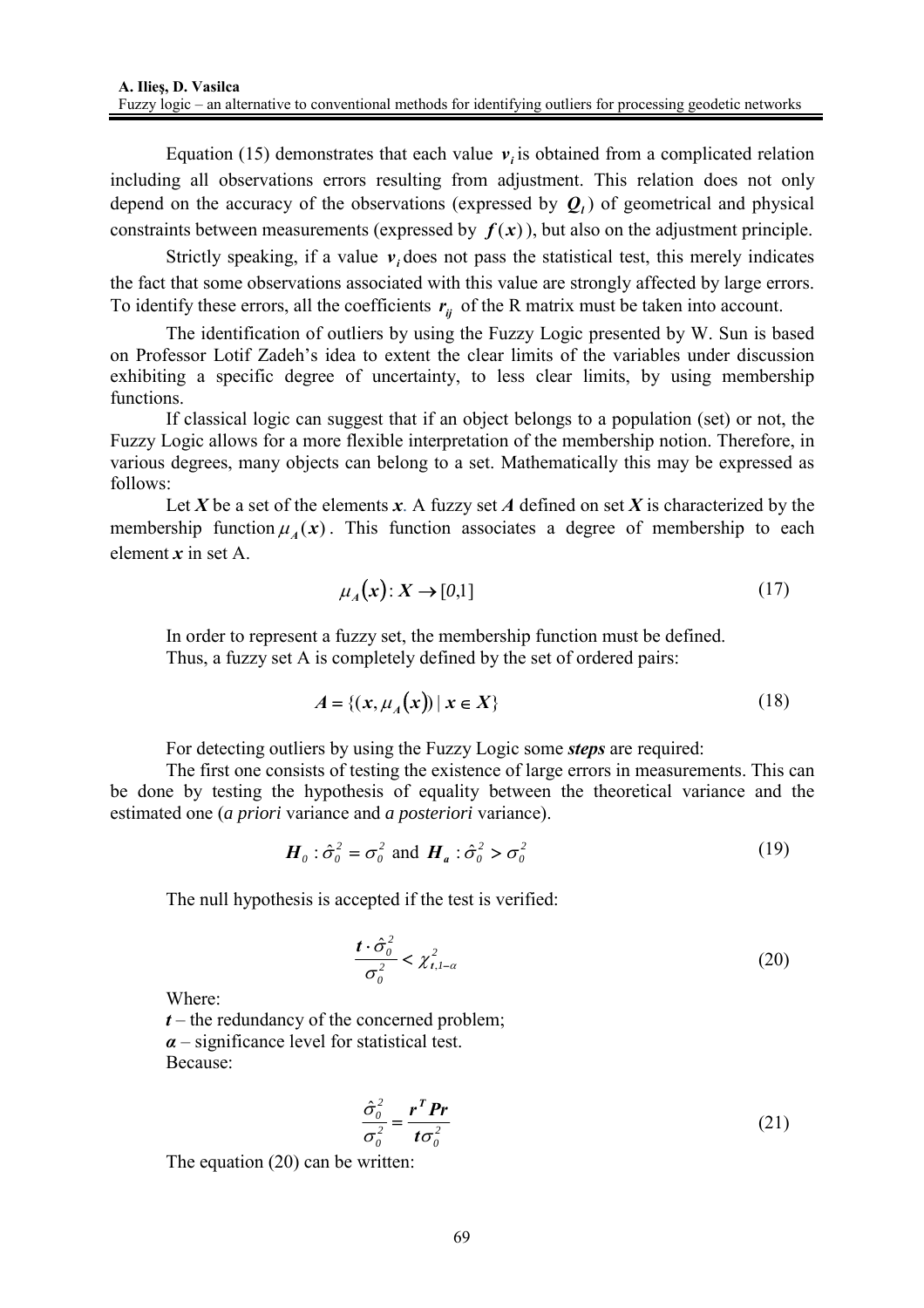$$
r^T Pr < \chi^2_{t, l-\alpha} \tag{22}
$$

If this test is not passed, then the hipothesis  $H_0$  is rejected with a significance level  $\alpha$ . This is indicative of the fact that there is something wrong with the observations.

We assume that the observations with large errors and which are most probably abnormals, are those with the largest contribution in residuals, whereas the observations with the smallest contribution are normals.

In order to make a fuzzy set for localizing large errors among the set of observation errors, we form two subsets: subset A, which is defined as the set of observation errors with the largest contribution in residuals, and subset B, which is defined as the set of observations errors with the smallest contribution in residuals.

In fuzzy set terms, the set of large errors *H* is defined as the intersection of sets *A* and *B*:

$$
H = A \cap B \tag{23}
$$

If the membership functions  $\mu_A(\Delta_i)$  and  $\mu_B(\Delta_i)$  of sets A and B are known, then the membership function of set *H* is:

$$
\mu_H(\Delta_i) = \min(\mu_A(\Delta_i), \mu_B(\Delta_i)) \qquad i = (1, 2, ..., n) \tag{24}
$$

According to the relation (24),  $\mu_H(\Delta_i)$  is equal to 1.0 only if  $\mu_A(\Delta_i)$  and  $\mu_B(\Delta_i)$  are 1.0 simultaneously. In other words, the observation errors are suspected to be outliers only when they have the largest contribution to abnormal residuals and the smallest contribution to normal residuals at the same time.

We argue that the error with the largest value of membership function is likely to be an outlier.

If a critical value  $C_{\mu}$  is established for the values of membership function  $\mu_H(\Delta_i)$ we can differenciate errors as following:

$$
\Delta_i \text{ belongs to } \begin{cases}\n\text{large errors} & \text{if } \mu_A(\Delta_i) > \mathbf{C}_{\mu_H} \\
\text{normal errors} & \text{if } \mu_A(\Delta_i) < \mathbf{C}_{\mu_H}\n\end{cases} \tag{25}
$$

To make this differentiation, we argue that a method for evaluating membership function as well as a method for calculating the critical value must be found.

Acording to the Data Snooping theory (DS), if the observations are uncorelated, then normalized residuals have a normal distribution.

$$
w_i = \frac{|v_i|}{\sigma_0 \sqrt{q_{v_i}}} = \frac{|v_i|}{\sigma_{v_i}} \in N(0, I)
$$
\n(26)

Where:

 $w_i$  - normalized residuals;

 $q_v$  - elements of diagonal of cofactor matix of residuals;

$$
\mathbf{Q}_{\nu} = (\mathbf{P}^{-1} - A\mathbf{Q}_{\nu}A^{T}\mathbf{P})
$$
\n(27)

For significance level  $\alpha$  when testing each observation we realize this comparison:

 $w_i \leq N_{i-\alpha/2}(0,1)$  (28)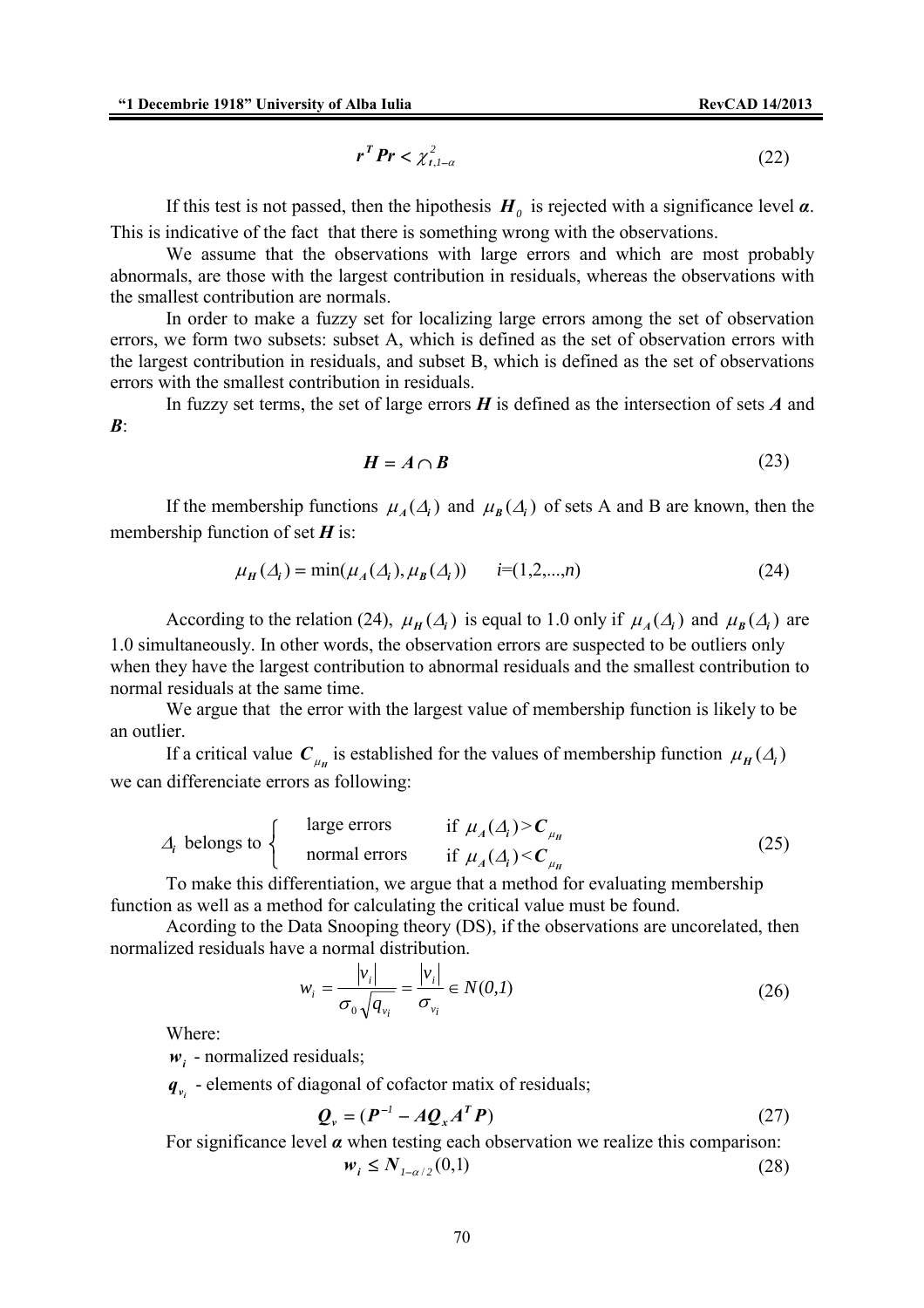If a standardised residual is greater than the critical value, i this is considered as affected by large errors. Otherwise, the residual is not influenced by large errors.

In this way, two fuzzy subsets were formed: subset  $N(\nu)$ , consisting of normal residuals (the tested values are smaller than the critical value), and subset  $M(v_i)$ , consisting of abnormal residuals (the tested values are larger than the critical value).

For these subsets, the membership function is calculated as follows: for subset  $N(v_i)$ , the membership function is zero and the values of the membership function of the subset  $M(v_i)$  belong to the interval (0,1).

According to this rule, the membership function is:

$$
\mu_M(\mathbf{v}_i) = \begin{cases}\n0; & \mathbf{w}_i \le N_{1-\alpha/2} \\
\frac{1}{1 + \mathbf{r}_{ii} (\frac{\alpha}{\mathbf{w}_i - N_{1-\alpha/2}})^2}; & \mathbf{w}_i > N_{1-\alpha/2}\n\end{cases}
$$
\n(29)

where:  $r_{ii}$  is the redundance and  $\alpha$  is the significance level.

With relation (29), the membership function values are determined for the residuals from subset  $M(v_i)$ , that are most probably affected by large errors. For subset  $N(v_i)$ , the values of membership function are calculated using the complementarity property of the Fuzzy Theory:

$$
\mu_N(\mathbf{v}_i) = I - \mu_M(\mathbf{v}_i) \tag{30}
$$

For determining the membership function of observations errors is used the redundancy matrix normalizing all elements thus:

$$
\widetilde{r}_{ij} = \frac{|r_{ij}|}{\max |r_{ij}|} \quad i,j = 1, 2, 3, \dots, n \tag{31}
$$

In this way we obtain the relative redundancy matrix  $\tilde{R}$  with elements belonging to the interval  $(0,1)$ .

 $\tilde{r}_{ij}$  represents the relative contribution of the *j*<sup>th</sup> observation error on the *i*<sup>th</sup> residual.

Therefore the rows of matrix  $\tilde{R}$  represent the relative contribution of all observation errors to an individual residual and columns of the same matrix represents the contribution of an observation error to all residuals.

Furthermore, the membership functions  $\mu_A(\Delta_i)$  and  $\mu_B(\Delta_i)$  asociated to subsets *A* and *B* are calculated, using the membership functions asociated to residuals  $\mu_N$  and  $\mu_M$  and matrix  $\widetilde{R}$ , as follows:

Using  $\alpha$ <sub>\_cut</sub> in the subset  $M(v_i)$ , the maximum effect of  $i<sup>th</sup>$  observation error in the residuals with membership function values  $\mu_M(\mathbf{v}_i) \geq 0.5$  is calculated using the relation:

$$
\widetilde{r}_{mi} = \max(|\widetilde{r}_{ki}|) \; ; \; \nu_k \in M_{0.5} \tag{32}
$$

Then, the membership function values of observation errors from subset A are calculated using the following relation:

$$
\mu_A(\Delta_i) = \widetilde{r}_{mi} \cdot \mu_M(\nu_i) \tag{33}
$$

In the same way, the membership function values of observation errors from subset *B* are determined as follows: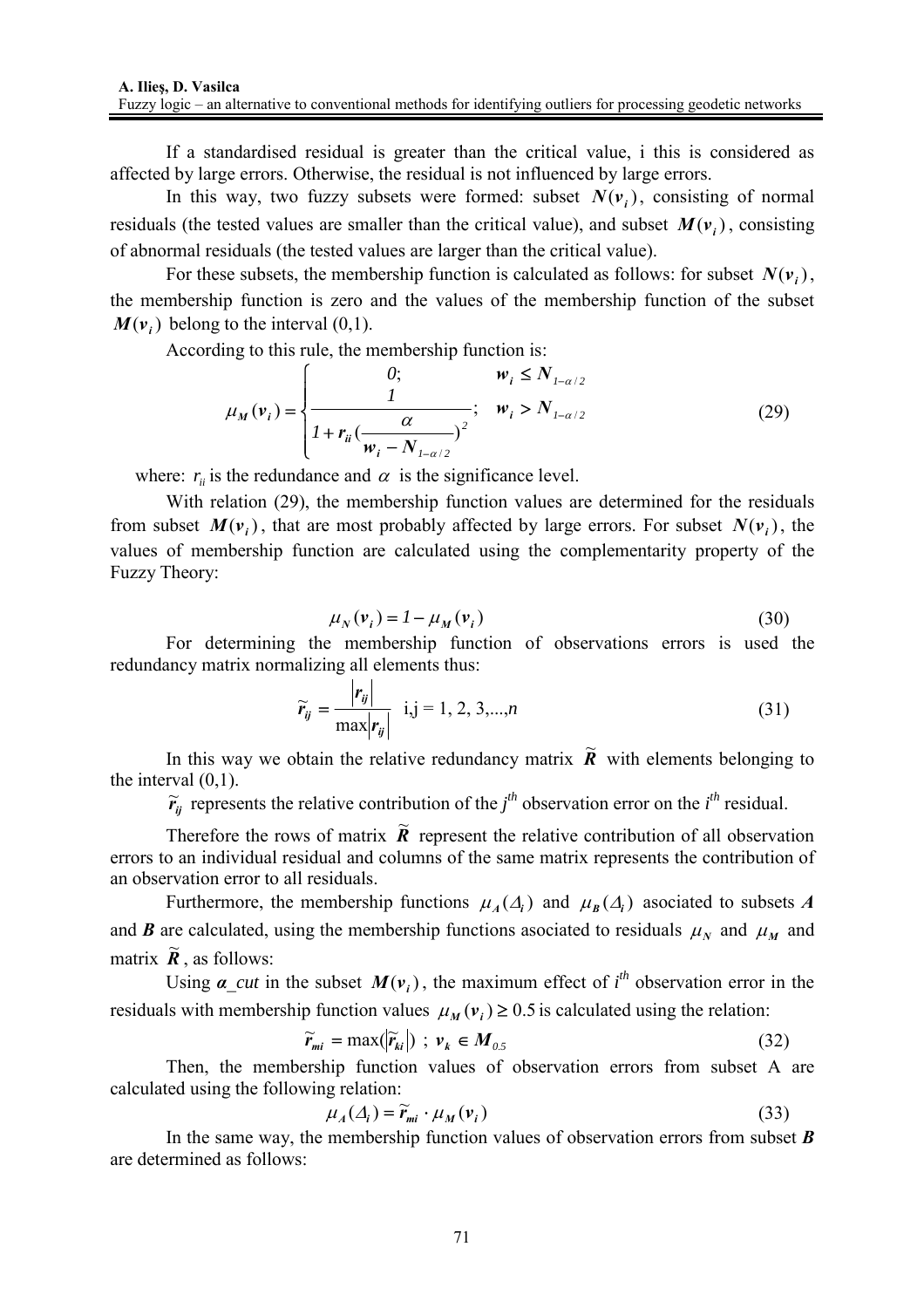$$
\mu_B(\Delta_i) = I - \widetilde{r}_{ni} \cdot \mu_N(\nu_i)
$$
\n(33)

where:  $\tilde{r}_{ni}$  - the maximum effect of  $i^{th}$  observation error in the residuals with membership function values  $\mu_N(\nu_i) \geq 0.5$  calculated with the relation:

$$
\widetilde{r}_{ni} = \max(|\widetilde{r}_{ki}|) \; ; \; \mathbf{v}_k \in N_{0.5} \tag{34}
$$

The observations possibly affected by large errors are those which have the maximum effect in abnormal residuals, or have the minimum effect in normal residuals.

The maximum membership function value, obtained from equations (33) and (34), indicate the degree of deviation from the normal of the *Li* observation.

According to the theory of fuzzy sets, after reunion the two fuzzy subsets *A* and *B,* having membership functions  $\mu_A(\Delta_i)$  and  $\mu_B(\Delta_i)$ , the *H* subset is obtained with the membership function given by:

$$
\mu_H(\Delta_i) = \max(\mu_A(\Delta_i), \mu_B(\Delta_i))
$$
\n(35)

From this relation, we can conclude that the membership function value from the *H* subset indicates the observation outlying degree from normal. Thus, analyzing the membership function value we can decide if an observation is affected by large errors or not.

In order to determine the critical value we use the weighted average defuzzyfication method as follows:

$$
C_H = \frac{P_i \cdot \mu_H(\Delta_i)}{\sum P_i}
$$
 (36)

where:

$$
P_i = \begin{cases} \widetilde{r}_{m_i} & ; \quad \eta_H(\Delta_i) = \eta_A(\Delta_i) \\ \frac{1}{\mu_N(\nu_i)} - \widetilde{r}_{n_i} & ; \quad \eta_H(\Delta_i) = \eta_B(\Delta_i) \end{cases}
$$
(37)

At the end, the test  $\mu_H(\Lambda_i) \geq C_H$  is applied to detect if subsets A or B contain the large errors.

*Case study* 



Fig. 1